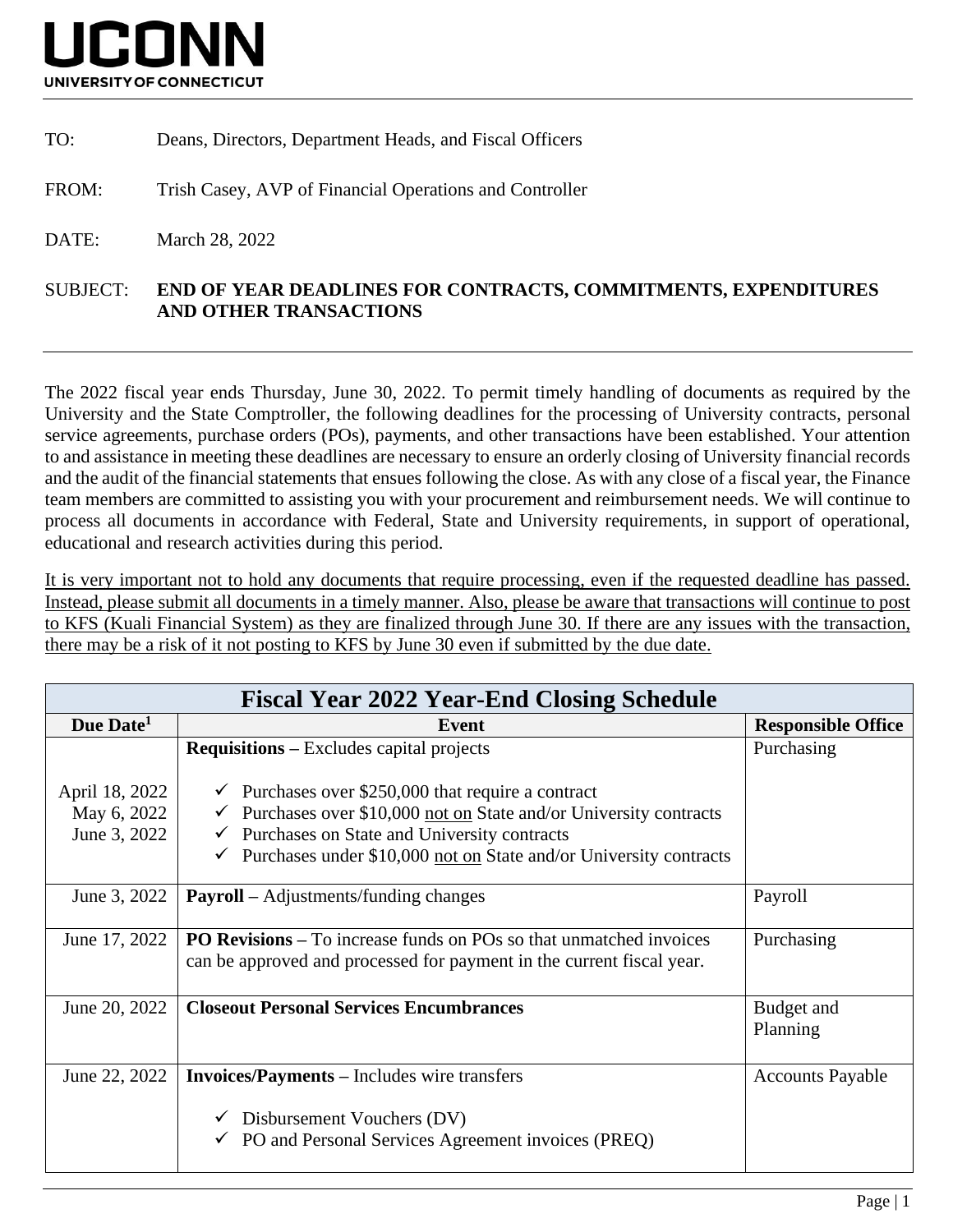

| <b>Fiscal Year 2022 Year-End Closing Schedule (Continued)</b> |                                                                                                                                                                                                                                                                                                                    |                           |  |  |
|---------------------------------------------------------------|--------------------------------------------------------------------------------------------------------------------------------------------------------------------------------------------------------------------------------------------------------------------------------------------------------------------|---------------------------|--|--|
| Due Date <sup>1</sup>                                         | <b>Event</b>                                                                                                                                                                                                                                                                                                       | <b>Responsible Office</b> |  |  |
| June 22, 2022                                                 | <b>Invoices/Payments – (Continued)</b>                                                                                                                                                                                                                                                                             | <b>Accounts Payable</b>   |  |  |
|                                                               | $\checkmark$ Departments should be proactively receiving in HuskyBuy when<br>the goods or services are received to ensure posting in proper<br>period.<br>$\checkmark$ PO Requesters and Fiscal Officers (FOs) should be monitoring<br>requests for invoices that are in a "Hold for Receipt" step in<br>HuskyBuy. |                           |  |  |
|                                                               | <b>Employee Payments</b>                                                                                                                                                                                                                                                                                           |                           |  |  |
|                                                               | $\checkmark$ Travel Reimbursements<br>$\checkmark$ Employee Reimbursements<br>$\checkmark$ Clearing of Travel Advances and Cash Advances related to FY22<br>expenditures.                                                                                                                                          |                           |  |  |
|                                                               | CBS Report (Pro-Card) – All Pro-Card transactions with a posting date<br>of June 13 and prior will be considered FY22 transactions. The June 13<br>CBS statement must be submitted by the cardholder and approved by all<br>appropriate parties no later than June 22, 2022.                                       | Purchasing                |  |  |
|                                                               | <b>Note:</b> Go to purchasing ubs uconnedu under news flash for additional<br>information on submission of Pro-Card statements for this period.                                                                                                                                                                    |                           |  |  |
| June 24, 2022                                                 | <b>Current Budget Adjustments</b><br>$\checkmark$ Budget Adjustments (BA)<br>Single-sided Budget Adjustments (SSBA)                                                                                                                                                                                                | Budget and<br>Planning    |  |  |
|                                                               | <b>Customer Credit Memos – Approval by both the FO and Accounts</b><br>Receivable is required before going final.                                                                                                                                                                                                  | Accounts<br>Receivable    |  |  |
|                                                               | <b>Financial Processing – Please allow additional processing time for</b><br>documents requiring ad-hoc approval.                                                                                                                                                                                                  | Accounting                |  |  |
|                                                               | $\checkmark$ Distributions of Income and Expense (DI)<br>$\checkmark$ General Ledger Transfers (GLT)<br>$\checkmark$ Internal Billings (IB)<br>$\checkmark$ Transfers of Funds (TF)<br>$\checkmark$ Salary Expense Transfers (ST)<br>$\checkmark$ All entries needed to close accounts                             |                           |  |  |
| June 30, 2022                                                 | Collector Feeds (telecom charges, facilities billings, etc.)<br>Service Billings (SB)<br>$\checkmark$                                                                                                                                                                                                              |                           |  |  |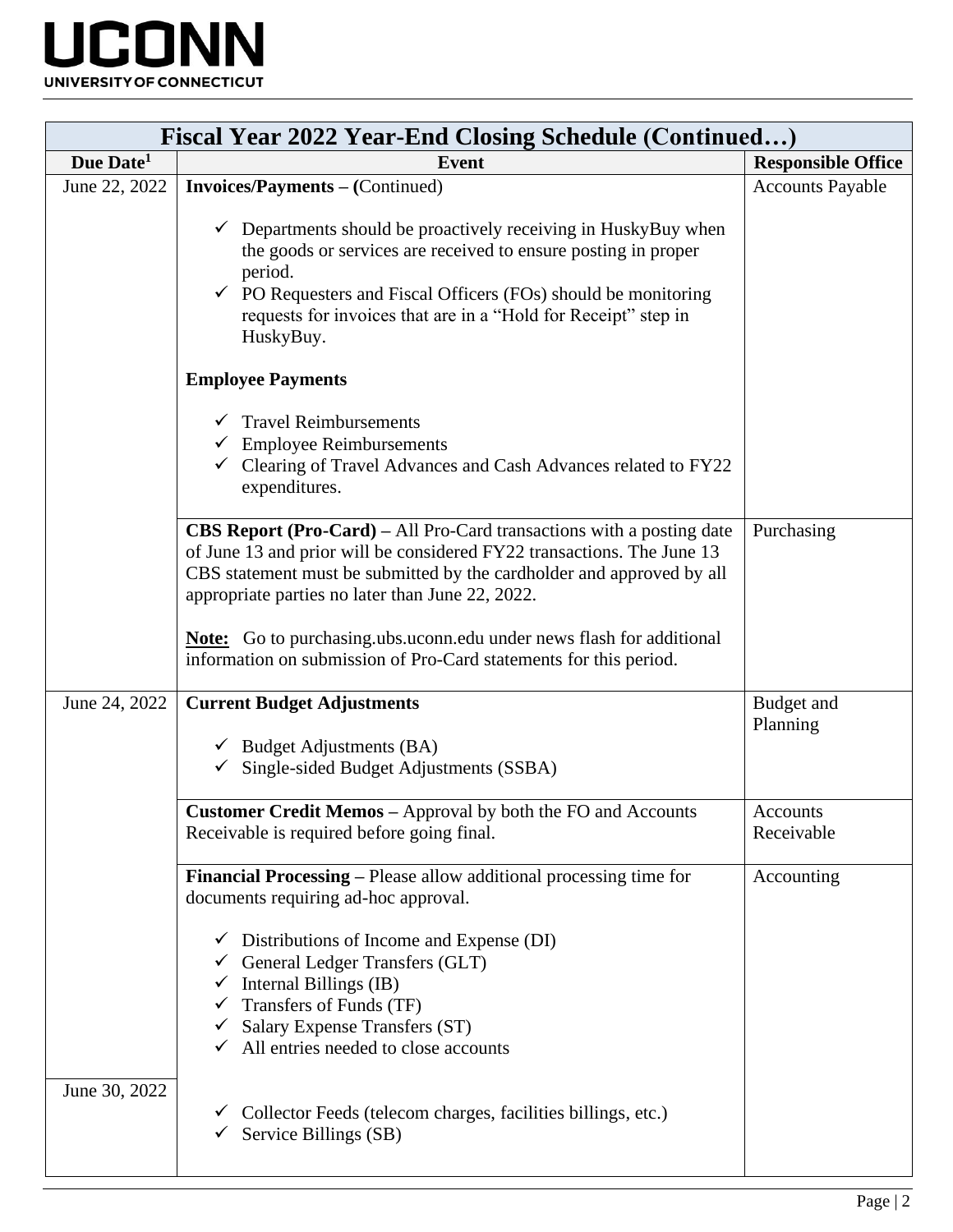

| <b>Fiscal Year 2022 Year-End Closing Schedule (Continued)</b> |                                                                                                                                                                                                                                                                                                                                                                                                                                                                                                                                                                                                                                                                                                                                                  |                           |  |  |
|---------------------------------------------------------------|--------------------------------------------------------------------------------------------------------------------------------------------------------------------------------------------------------------------------------------------------------------------------------------------------------------------------------------------------------------------------------------------------------------------------------------------------------------------------------------------------------------------------------------------------------------------------------------------------------------------------------------------------------------------------------------------------------------------------------------------------|---------------------------|--|--|
| Due Date <sup>1</sup>                                         | Event                                                                                                                                                                                                                                                                                                                                                                                                                                                                                                                                                                                                                                                                                                                                            | <b>Responsible Office</b> |  |  |
| June 30, 2022                                                 | <b>Customer Invoices – Revenue is immediately recorded once invoice is</b>                                                                                                                                                                                                                                                                                                                                                                                                                                                                                                                                                                                                                                                                       | <b>Accounts</b>           |  |  |
|                                                               | created and submitted.                                                                                                                                                                                                                                                                                                                                                                                                                                                                                                                                                                                                                                                                                                                           | Receivable                |  |  |
|                                                               | <b>Year-End Deposits – Deposits include cash and checks delivered to</b><br>Cash Operations by 1:00 p.m. on June 30. In addition, cash and checks<br>deposited directly to Bank of America (remote deposit service, Brinks,<br>regional and off-campus) and are date stamped by the bank on or before<br>June 30 will be recorded in KFS as FY22.<br><b>Note:</b> In accordance with Connecticut State Statute, any department or<br>unit at the University receiving payments totaling \$500 or more must<br>deposit funds within one business day of receipt. Payments totaling under<br>\$500 must be deposited within seven calendar days. For any questions<br>regarding depositing compliance, please contact<br>cashoperations@uconn.edu. | <b>Cash Operations</b>    |  |  |
| July $1-$                                                     | <b>Post Year-End Processing</b>                                                                                                                                                                                                                                                                                                                                                                                                                                                                                                                                                                                                                                                                                                                  | Accounting                |  |  |
| September 30,                                                 |                                                                                                                                                                                                                                                                                                                                                                                                                                                                                                                                                                                                                                                                                                                                                  |                           |  |  |
| 2022                                                          | $\checkmark$ Review post year-end transactions to determine if an accrual or<br>receivable should be recorded in the FY22 Financial Statements.<br>Departments should notify Accounting of any material<br>transactions that they become aware of that should be recorded in<br>FY22.                                                                                                                                                                                                                                                                                                                                                                                                                                                            |                           |  |  |

**1** Represents the date received by the responsible office or finalized if routing is not applicable.